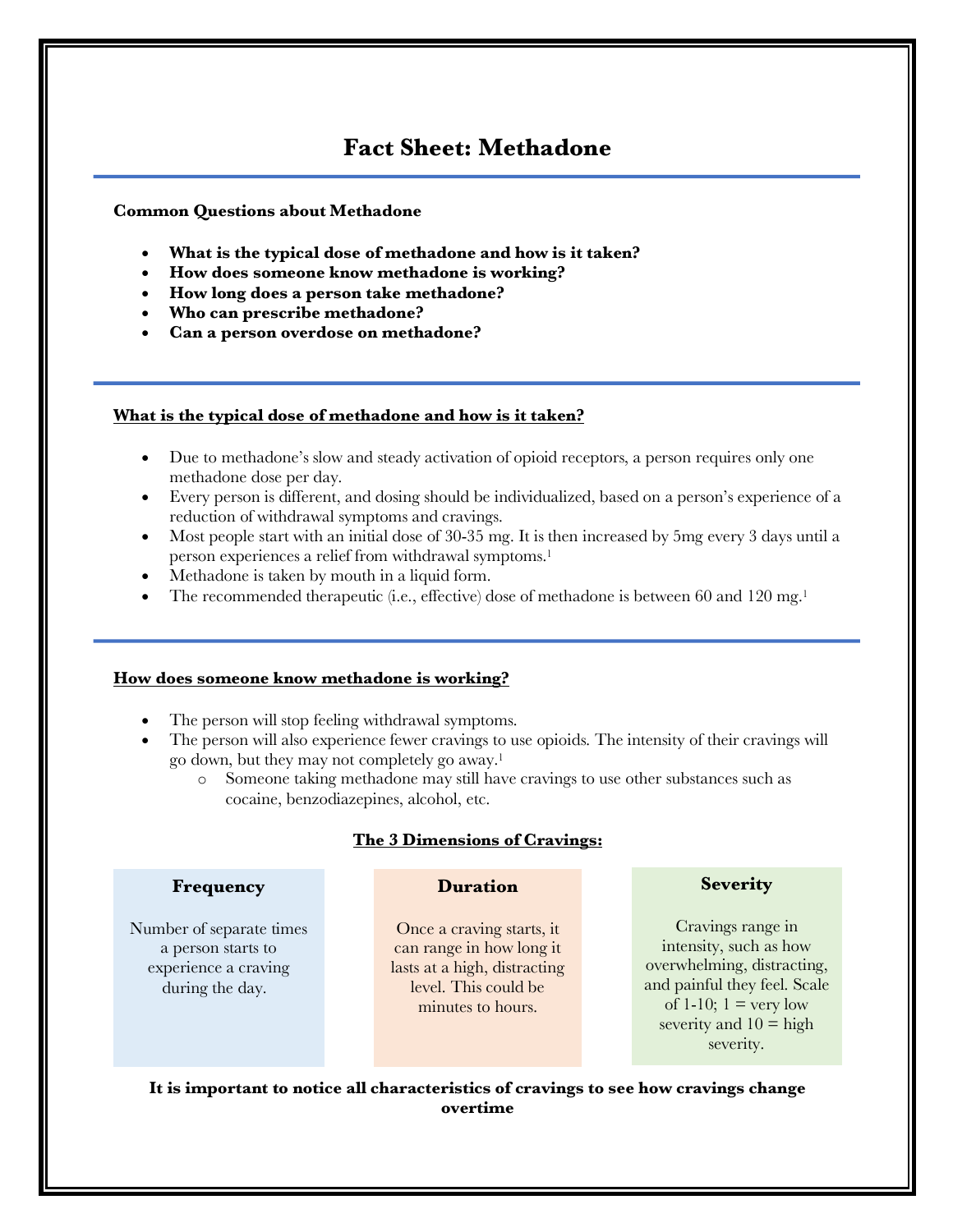## **How long does a person take methadone?**

- The amount of time someone takes methadone can range from person to person, but research has shown that individuals who stop methadone have a higher risk for relapse, overdose, and death.2,3
- Methadone should be continued for as long as the individual finds it helpful in meeting their substance use and life goals.
- Because methadone has been prescribed and studied longer than buprenorphine, more data exists that shows that many people continue methadone maintenance for years, anywhere between 5- 10, and potentially their entire lifetime.1
- It is important to have ongoing conversations with a health care provider about methadone maintenance treatment and evaluate the risks and benefits of changing or stopping this medication over time.

## **Who can prescribe methadone?**

- Methadone treatment requires daily visits to a federally certified opioid treatment program (OTP). This is the only place a person can be prescribed methadone for the treatment of opioid use disorder. Unlike buprenorphine, a provider in primary care cannot prescribe this medication for opioid use disorder.
- There is a physician on staff at the OTP who writes the prescriptions and the medication is dispensed by nurses.
- Methadone clinics often have many requirements for their patients, such as monthly group meetings and individual meetings with counselors.
- Many programs allow patients to work towards "take homes" which means they can get their methadone doses one week at a time. It usually takes patients months to years to have the ability to take weekend and/or weekly methadone doses home.

### **Can a person overdose on methadone?**

- A person can overdose on methadone. An unintentional overdose is more likely to happen when a person takes other opioids such as oxycontin or heroin in addition to the methadone.1
- The risk of overdose also increases when a person mixes methadone with other central nervous system depressants, such as benzodiazepines (ex. Klonopin, Xanax, Ativan), hypnotics/sedatives (ex. Ambien) or alcohol.<sup>1</sup>
- Methadone does have more negative interactions with other medications, compared to buprenorphine. In rare cases methadone can cause a dangerous heart arrhythmia (a problem with how the heart is beating) which is why people in methadone programs have to have periodic Electrocardiography  $(EKGs)$  tests<sup>1</sup> (a test that tells a provider how a person's heart is beating and functioning). It is very important to talk to a medical provider about other medications or substances being used when taking methadone.